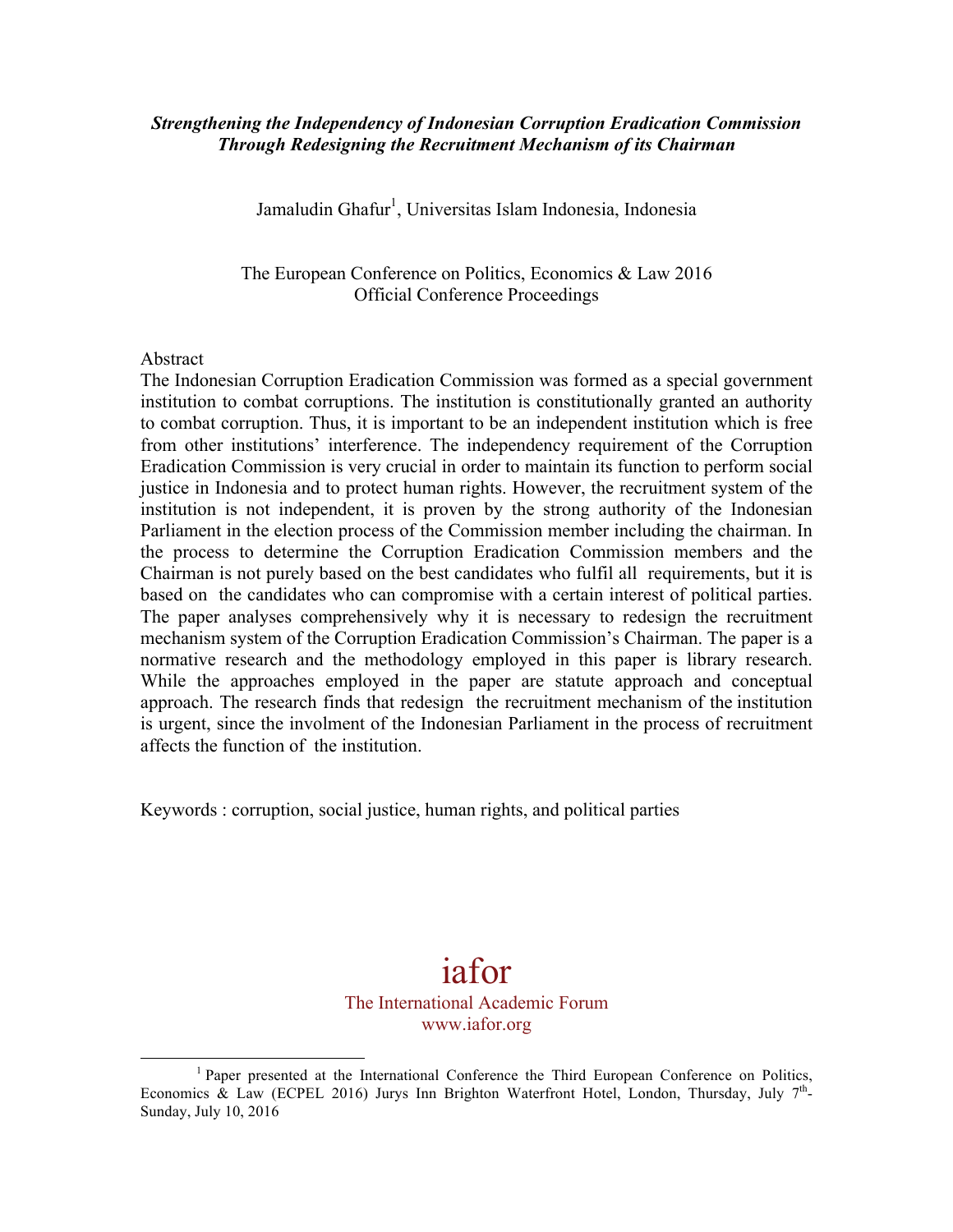## **A. Introduction**

Corruption in Indonesia has growth very rapidly into a very worrying state and is widespread in almost all facets of public life. Over the years every aspect of corruption has been increasing, either in the number of cases, the amount of state financial losses and in terms of quality of the criminal offenses. They are getting much more systematically and penetrating to all aspects of community life. Increase on the uncontrolled quantity and quality of corruption will carry a terrible disaster, not only undermine the foundations of national economy which interrupts the manifestation of fair and prosperous society, but also pose a real threat to the fields of education and public services. Furthermore, it will also influence the mentality of the authorities and endanger national political stability. Finally, corruption mostly could endanger the stability of national life.

The data shows that, per 30th April 2016, in 2016 the Corruption Eradication Commission (later mentioned as the Commission) is handling 28 cases, investigating 32 cases, and prosecuting 19 cases. As many as 17 cases are inkracht, and 24 cases have been executed. From 2004 to 2016, total handling of corruption case is 780 cases; 500 cases under investigation, 408 cases in prosecution, 337 cases stated inkracht, and the execution has been carried out for  $357$  cases.<sup>2</sup> Various international studies show that corruption is widespread and systematic in Indonesia which has made Indonesia as the most corrupt country in the world. Corruption cannot be longer classified as an ordinary crime; it has become an extraordinary crime. Then it requires extraordinary effort to overcome and eradicate crime of corruption.

Law enforcement process in eradicating corruption as extraordinary crime by using conventional way is proven ineffective and often finding obstacles and constraints in the implementation. The available law enforcement officials (human) and legal instruments (regulations/law) are not considered inadequate. An extraordinary law enforcement is needed, and the establishment of independent state institutions that possess broad authority and are free from any intervening powers may become a solution. The state institutions are expected to carry out the reduction and eradication of corruption in an intensive, effective, optimum, fast, and sustainable way.<sup>3</sup>

In this context, the Commission's presence is very important. The preamble of Commission Law states that the establishment of the corruption eradication commission KPK is in consideration of: (a) that in order to establish a fair and prosperous society based on Pancasila and the 1945 Constitution, eradication of corruption has not been able to be implemented optimally. Therefore, the eradication of corruption needs to be improved in a professional, intensive and progressive way because corruption has hurt state financials, the economy of the state, and impede national development; (b) that the government agencies that deal with corruption cases do not function effectively and efficiently in combating corruption.

 $\frac{2}{3}$  http://acch.kpk.go.id/statistik-rekapitulasi-penindakan  $\frac{3}{3}$  Constitutional Court Decision of Indonesia Number 012-016-019/PUU-IV/2006, pg. 64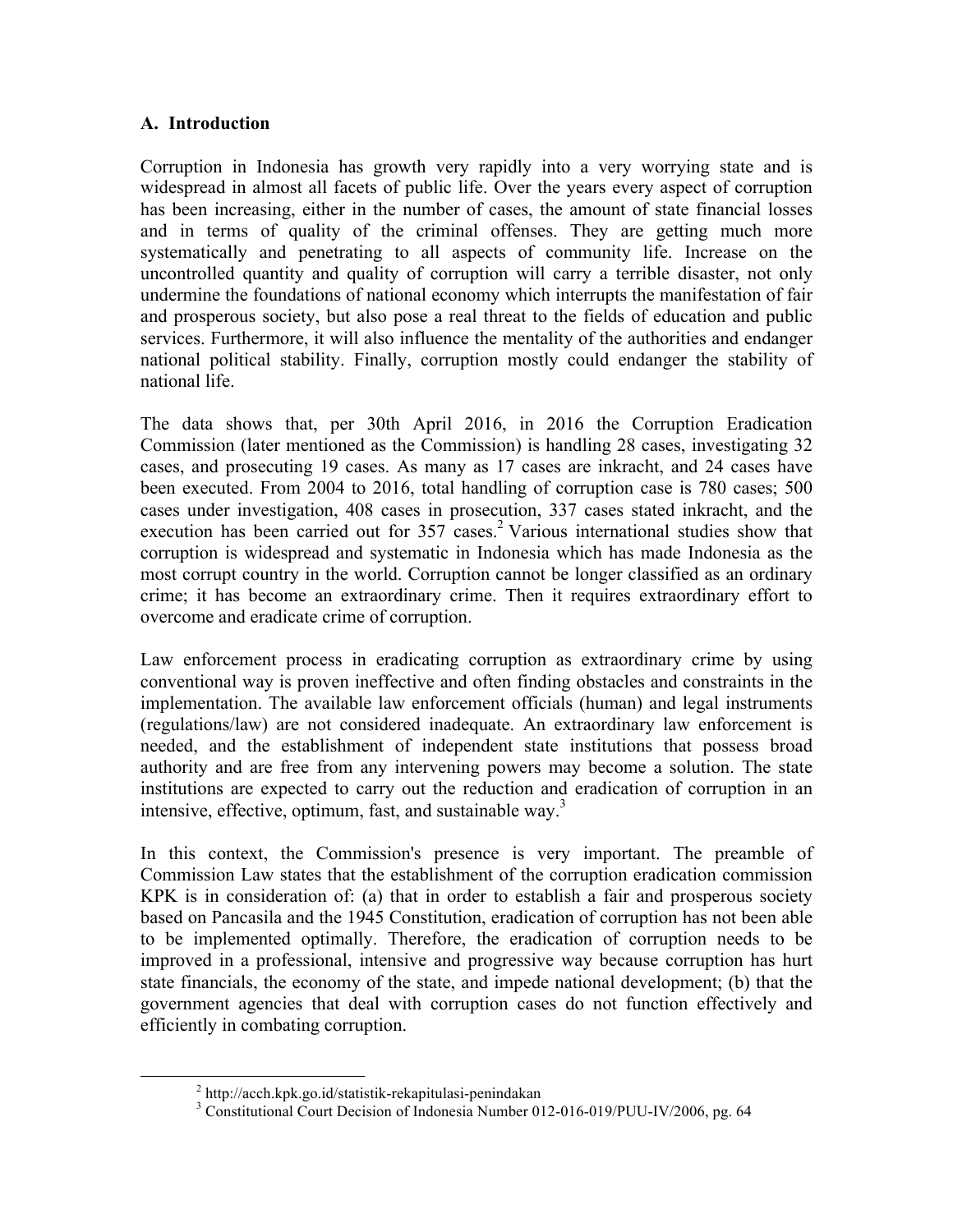Institutionally, the existence of Corruption Eradication Commission is not explicitly mentioned in the 1945 Constitution. However, in line with the rule of law determined by Article 1 (3) of the 1945 Constitution, the Commission can still be said to have a very important position in constitutional law. Moreover, constitutionally its existence can be tracked by the implicit command provision of Article 24 paragraph (3) of the 1945 Constitution which states, "Other agencies whose functions are related to the judicial authority regulated by constitution". Therefore, law enforcement agencies formed under the legislation such as the Commission can be said to have "constitutional importance" as the constitutional institution outside the 1945 Constitution. 4

The Commission (KPK) is not established to take over the task of eradicating corruption from institutions that existed previously. Explanation part of the Commission Law mentions the role of the Commission as a trigger mechanism, which functions as a stimulus to efforts carried out by existing institutions to combat corruption are to be more effective and efficient. The task of the Commission is to coordinate and supervise with the institutions authorized to eradicate corruption, to make inquiry, investigate and prosecute criminal acts of corruption. The Commission also take measures to prevent corruption and monitor the implementation of state government.

One of many factors that can lead to the success of this Commission is the independence of the institution.<sup>5</sup> Some studies suggest that the success and effectiveness of anticorruption institutions need independence. Hence, Article 3 of Commission Law asserted, "Corruption Eradication Commission is a state institution that is independent in carrying tasks and authorities and is free from the influence of any." The self-reliance or independence of the Commission is needed in order to accelerate the eradication of corruption involving state administration at all existing lines, either in the executive, legislative, and judicial branches. On the contrary, the Commission dependence is one of the entrances to undermine aspirations to build the state of Indonesia as a country that is free from various forms of corruption.

When independence is defined as free from the influence of any, then one of potential factors that led to influx of intervention from other powers, especially legislative power to the Commission, is the recruitment process of the commissioner. The commissioner election mechanism by the House of Representatives does not have objective standard value and is even suspected to have political objectives. Therefore, the public questions the authority of parliament in determining the desirability of the Commission leaders which is widely misused to elect only certain people who can cooperate. The parliament intervention is understandable because members of The House are very concerned about the fact that most corruption cases investigated by the Commission involve members of the House of Representatives. According to the data tabulation on Corruption Actors by

<sup>4</sup> Jimly Asshiddiqie, *Lembaga-Lembaga Negara, Organ Konstitusional Menurut UUD 1945*, pg,

<sup>3-4</sup> <sup>5</sup> John S.T. Quah, *Defying Institutional Failure: Learning from The Experiences of Anticorruption Agencies in Four Asian Countries*, Crime Law Social Change, 2010 and John R. Helbrunn, *Anticorruption Commission: Panacea or Real Medicine to Fight Corruption?* Word Bank Institute, Washington, The Word Bank, 2004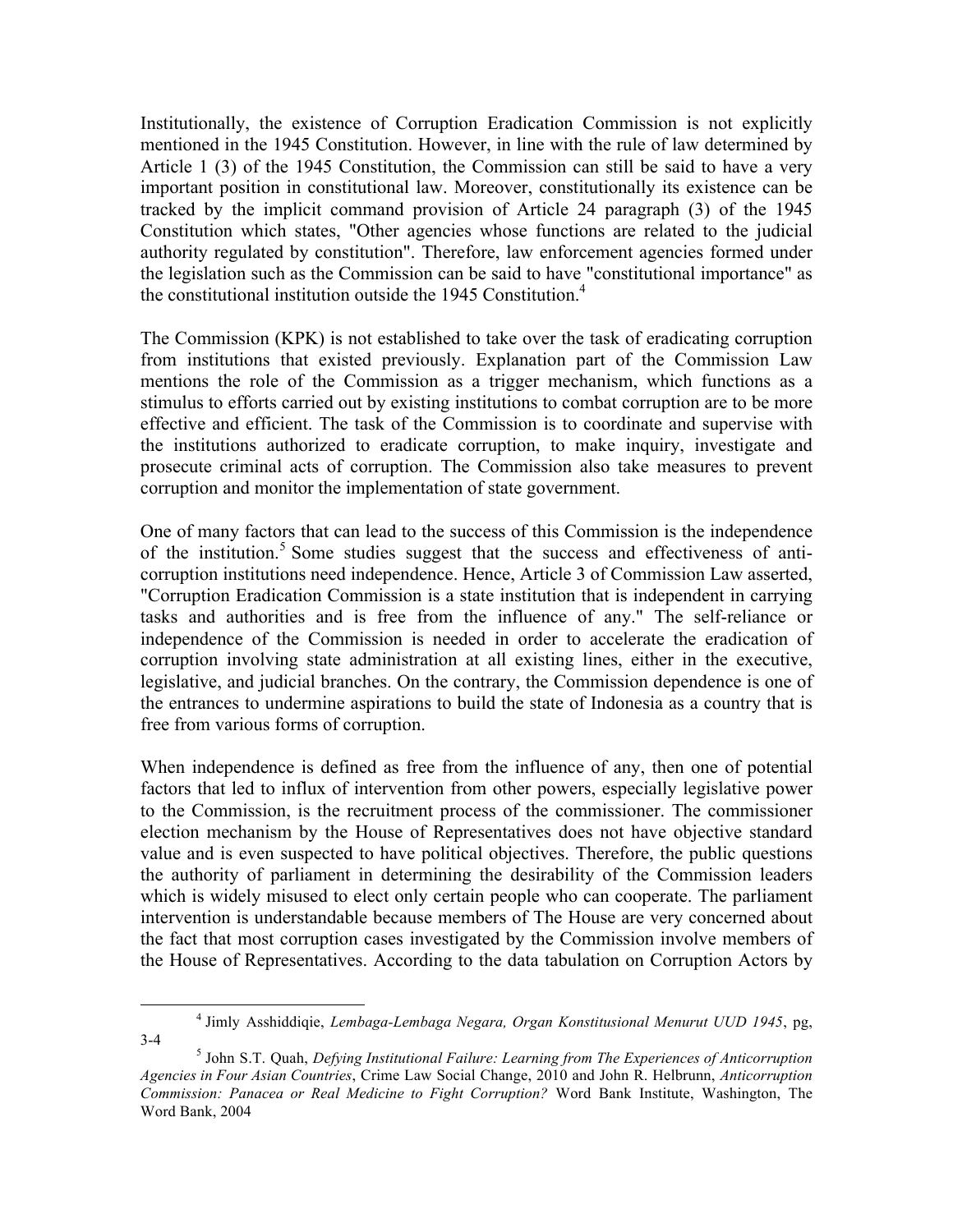Position Years 2004-2016 (per 30 April 2016), members of The House (DPR and DPRD) involved in corruption cases extend to great number of 112. <sup>6</sup> A survey even indicates that the House of Representatives is one of the most corrupt institutions in Indonesia.

## **B. Problem Statement**

1. Why the Indonesian Corruption Eradication Commission need to be Independent? 2. How to Strengthening the Independency of Indonesian Corruption Eradication Commission?

## **C. Literature Review**

Corruption Eradication Commission is classified as State Commission. State Commission is often defined in several different terms. In the United States, it is known as administrative agencies. According Asimow, the state commission are units of government created by statute to carry out specific tasks in implementing the statute. Most administrative agencies in the executive branch fall, but some important agencies are independent*. 7*

An independent state commission is a state organ idealized to be independent and therefore it is outside the executive, legislative and judiciary power branches; it has the function of 'mixer' of all three instead.<sup>8</sup> In the language of Funk and Seamon, independent commission often possesses the rule of quasi-legislative, executive power and quasi-judicial. <sup>9</sup> Independent state commission is different from usual state commission. Asimow concluded that regular state commission is only a part of the executive, and has no important role.<sup>10</sup>

Furthermore, citing the United States Supreme Court decision in the case of Humphrey's Executor vs. United States, Asimow argued that the definition of independent is closely linked to the dismissal of members of the commission which only can happen based on the reasons set out in the law establishment of the commission. It is not like the regular state commission which can be dismissed by the president at any time, for it is firmly part of the executive's job.<sup>11</sup> Identically, William F. Fox Jr. stated that a state commission is independent when it is clearly defined by the Congress in the relevant commission law. Or, when the President is limited not to freely decide (discretionary decision) the dismissal of the commission leadership.<sup>12</sup> Besides the issue of dismissal which is free from the intervention of the president, Funk and Seamon added that the independent nature is also reflected in: (1) collective leadership is, not "a" leader; (2) the leadership is

<sup>&</sup>lt;sup>6</sup> http://acch.kpk.go.id/berdasarkan-profesi/jabatan<br><sup>7</sup> Michael R. Asimow, *Administrative Law*, West Academic, 2002, pg. 1<br><sup>8</sup> Jimly Asshiddigie, *Struktur Ketatanegaraan Indonesia Setelah Perubahan Keempat UUD Tahun* 

*<sup>1945</sup>*, makalah dalam Seminar Pembangunan Hukum Nasional VIII, Denpasar 14-18 Juli 2003 <sup>9</sup> William F. Funk dan Richard H. Seamon, *Administrative Law: Examples & Explanations,* 2001,

pg. 23-24.<br><sup>10</sup> Michael R. Asimow, *Op.*, *Cit*, pg. 2<br><sup>11</sup> *Ibid*, pg. 20<br><sup>12</sup> William F. Fox Jr, *Understanding Administrative Law*, Lexis Publishing, 2000, pg. 56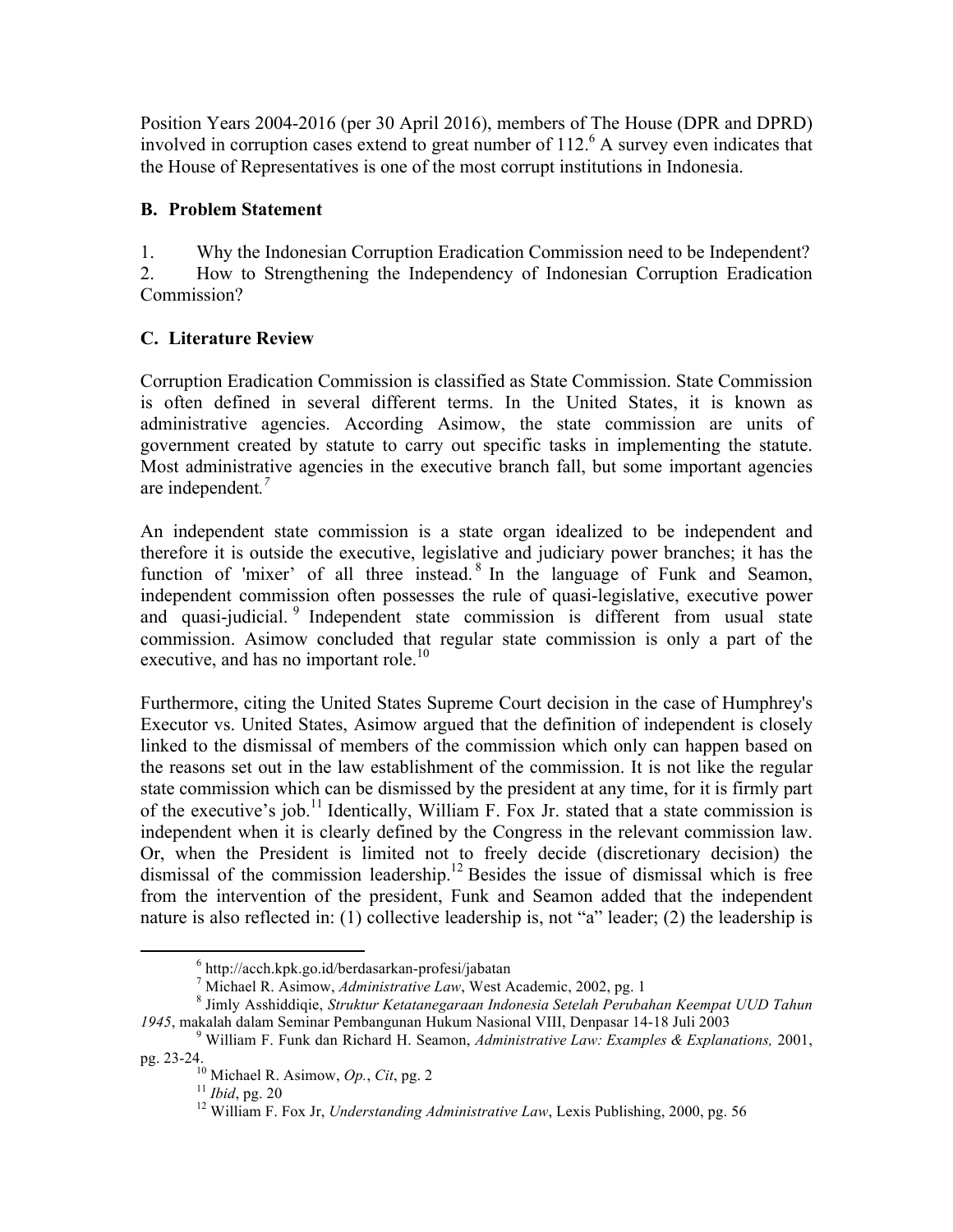not dominated by certain political parties; and (3) The incumbency of the commission's leaders does not run out simultaneously, but alternately (staggered terms).<sup>13</sup>

In theory of state administration, when formulating a state institution outside the executive, judiciary and legislative, there are three theories that are often offered. (i) the separation of powers which typically do not accept the presence of supporting institutions, so that the existence of those state commissions can be summed up as an extra constitutional. (ii) the separation of function, which is able to accept their presence as long as they still relate to the functions of the executive, legislative or judicial. (iii) the checks and balances theory which fully accept the presence of other supporting institutions as part of the 4th or 5th power principles after the legislative, judiciary and executive powers.<sup>14</sup>

Conventional models of separation of power which only assume three branches of power in a state - the executive, legislative and judicial - no longer answer the complexities of a modern state. It is inseparable from the development of government system around the world with the emergence and development of the welfare state doctrine. Therefore, independent regulatory agencies are needed to complete the modern constitutional institutions, with a model of mutual relations and more complete control among state institutions (state organs). The development of independent bodies is also happening in the United States as expressed by Ackerman that: ... the American system contains (at least) five branches: House, Senate, President, Court, and independent agencies such as the Federal Reserve Board. Complexity is compounded by the bewildering institutional dynamics of the American federal system. The crucial question is not complexity, but whether we Americans are separating power for the right reasons.<sup>15</sup>

Hamdan Zoelva defines Independent Bodies as an institution formed due to the urgency of the special task that cannot be accommodated in government institutions (conventional) with a certain uniqueness. Independent bodies have the urgent task characteristics and are unique, integrated and effective. <sup>16</sup> The presence of various independent state commission is not only a phenomenon that occurs in Indonesia, but also in many countries of the world, such as in the UK, South Africa, Thailand, United States, etc. In general, the presence of an independent state commission is aimed to enhance the democratization process that continues to evolve with the changing of social and political conditions that occur in the community.<sup>17</sup>

On the other hand, the existence of the independent state commission in many democratic countries is also a correction form on the existing classification of state government

<sup>&</sup>lt;sup>13</sup> William F. Funk dan Richard H. Seamon, Op., Cit, pg.7<br><sup>14</sup> Peter L. Strauss, *The Place of Agencies in Government: Separation of Powers and Fourth Branch, 1984, Columbia Law Review.,* John H. Garvey and Alexander Aleinkov, *Modern Constitutional Theory, West Publishing and Co, Minnesota, USA, 1994, pg. 296.* <sup>15</sup> Bruce Ackerman, *The New Separation of Powers*, The Harvard Law Review vol. 113, 2000, pg.

<sup>728</sup> <sup>16</sup> Hamdan Zoelva, *Tinjauan Konstitusional Penataan Lembaga Non-Struktural di Indonesia*,

 $1^7$  Constitutional Court Decision of Indonesia Number 6 PUU-XII-2014, pg. 28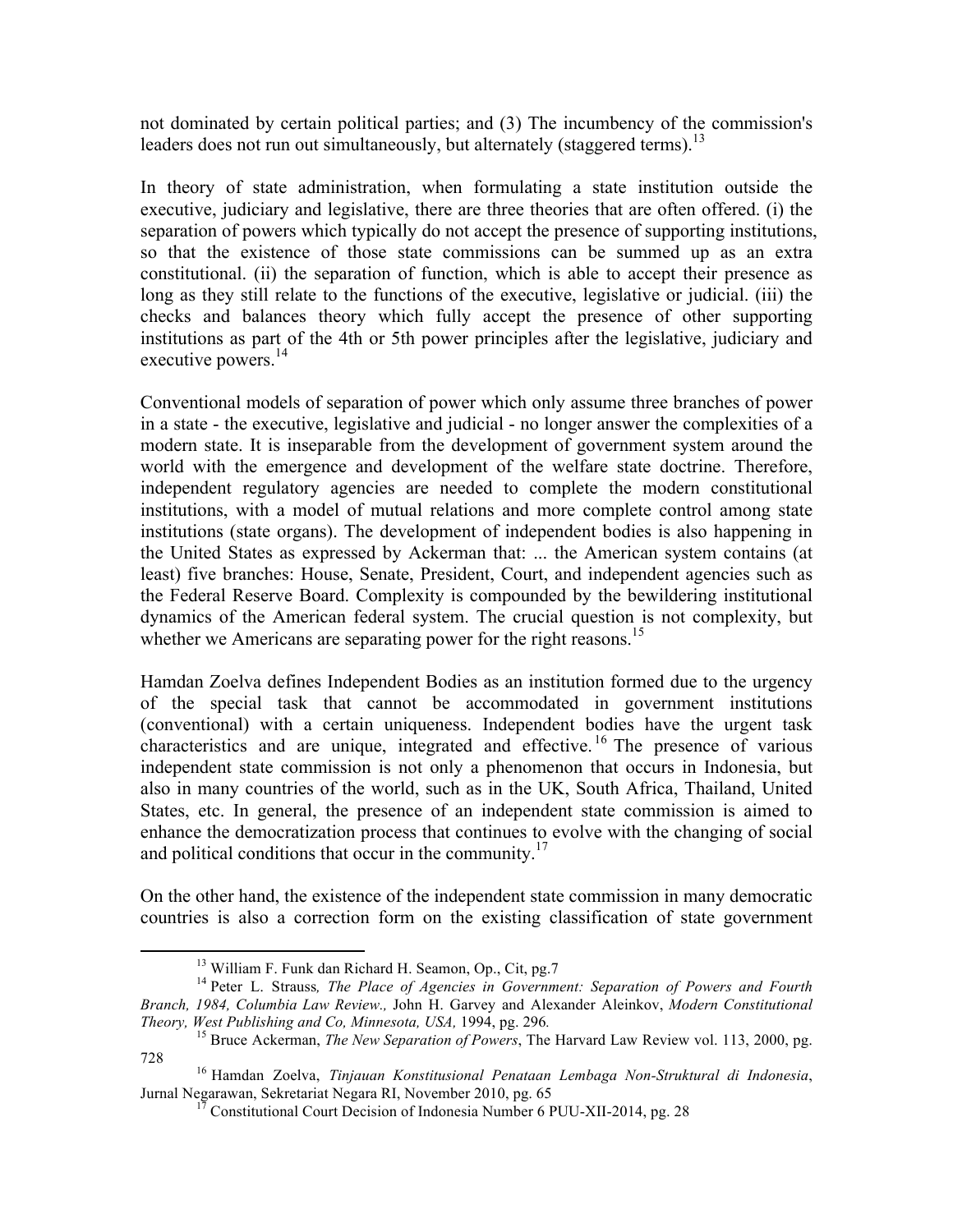authority, in which branch of state power is only grouped into three: the power to make laws (legislative), the power of government (executive), and the judicial power (judicial). The three branches of power are considered no longer capable of doing their tasks, even partially assessed to have declining credibility. An institution outside those three is required to cover up weaknesses.

Jimly Asshiddiqie stated that the establishment of an independent state commission in third world countries is driven by the fact that the bureaucracy in government cannot yet fulfill public's demand of public services with quality standards and increasing diversity.<sup>18</sup> Meanwhile, Muladi explained that one of the reasons on the formulation of independent bodies is a democratic transition, as quoted from Klug that "each new wave of state reconstruction seems to produce new variations in the division of power, between center and periphery and between different organs of government, as well as new conceptions of the relationship between different branches of government.<sup>"19</sup>

Generally, there are several factors behind the establishment of independent bodies, some of them are: $^{20}$  (i) The lack of credibility of the institutions that already exist as a result of the assumption (and evidence) about corruption that is difficult to eradicate; (ii) There is no such independent state agencies that they are not immune enough from intervention of a state authority or other authorities; (iii) inability of existing government institutions to perform urgent tasks during transition to democracy due to bureaucracy issue and corruption, collusion and nepotism; and (iv) pressure from international institutions, not only as a prerequisite to play the global market but also democracy as the only way for countries under authoritarian rule.

## **D. Redesigning the Recruitment Mechanism of The Corruption Eradication Commission's Chairman**

The establishment of anti-corruption institutions in various countries around the world, including in Indonesia, according to Jeremy Pope, is as a result of the increasingly complex and sophisticated way of corruption perpetrators. In addition, conventional law enforcement institutions such as the police force is also seen increasingly no longer able to uncover and bring major corruption cases to court.<sup>21</sup> Therefore, the Commission institution must be handled by great people who are able to conduct maximum efforts to combat corruption. The entrance to produce qualified the Commission's leaders must be

<sup>18</sup> Jimly, *Beberapa Catatan Tentang Lembaga-Lembaga Khusus dalam Penyelenggaraan Pemerintahan Negara,* Seminar Nasional Lembaga-Lembaga Non Struktural, Kementerian Pertahanan, Maret 2011, pg. 2. <sup>19</sup> Muladi, *Penataan Lembaga Non-Struktural (LNS) Dalam Kerangka Reformasi Birokrasi serta* 

*Upaya Formulasi Kebijakan Strategis Kelembagaan Negara*, Jurnal Negarawan, Sekretariat Negara RI, November 2010, pg. 24. <sup>20</sup> Firmansyah et al, Assidiqie, Indrayana, dan Budiono dalam *Kajian Desain Kelembagaan* 

*Pemerintah Pusat (Arsitektur Kelembagaan Tahun 2014-2019)*, Pusat Kajian Kinerja Kelembagaan Deputi

<sup>&</sup>lt;sup>21</sup> Jeremy Pope, *Strategi Memberantas Korupsi: Elemen System Integritas Nasional*, Jakarta, yayasan obor Indonesia, 2003, pg. 177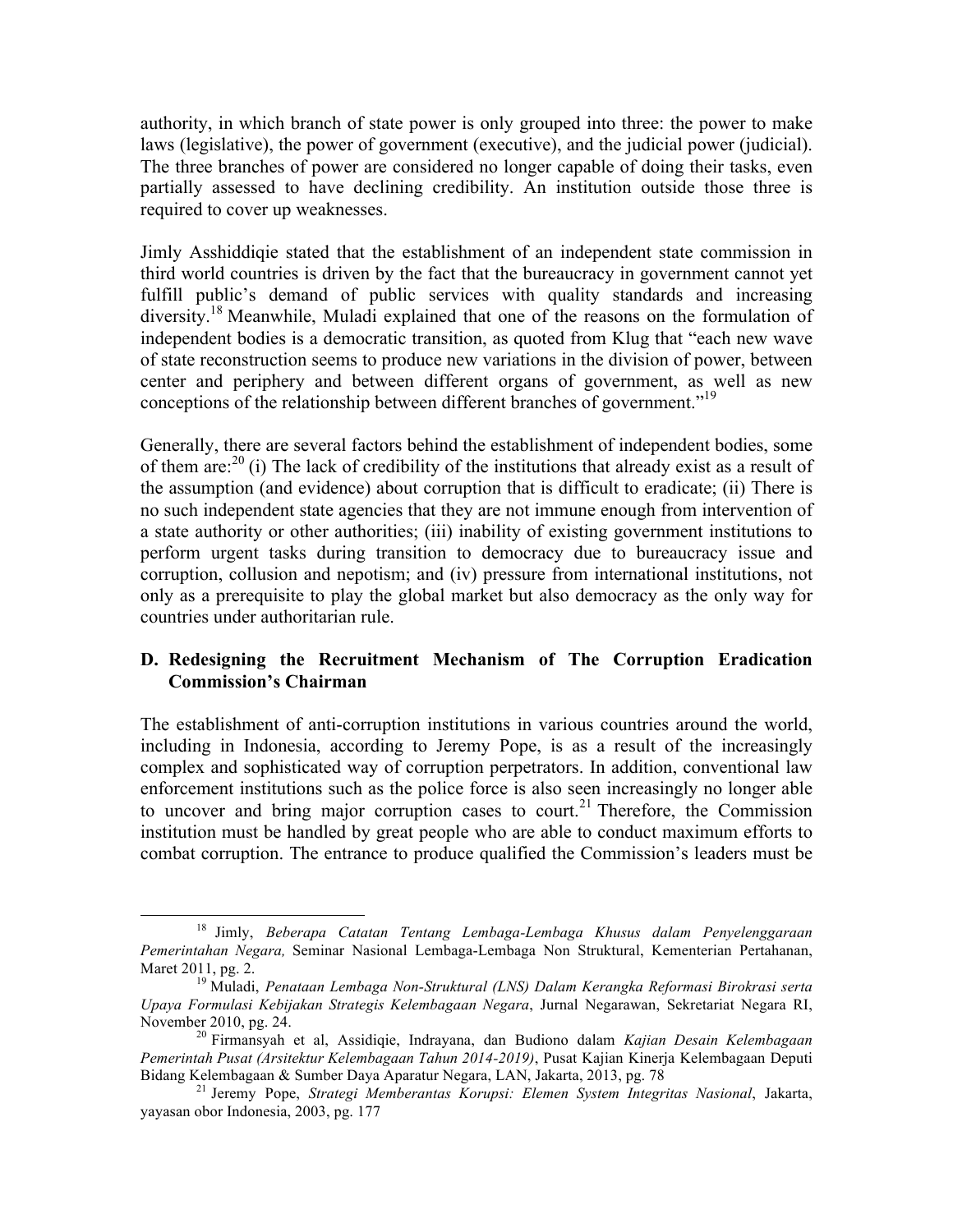started from the arrangement of recruitment mechanism. Bad recruitment procedures will inevitably result in incompetent Commission's leaders either.

Generally, there are some factors in determining criteria for electing a public servant in government, are:<sup>22</sup> (i) having a variety of quality such as intellectual quality, moral integrity, and visionary. (ii) possessing the optimal level of honesty because honesty is the best policy. Thus, leader's honesty should actually be top priority. A leader must be honest to people, honest to himself and honest to God Almighty. (iii) capable of making sacrifices in his personal interests for benefits of larger public interest, the nation and the state. (iv) possessing good characters, not easily to get angry, not reactive, emotional, etc.

One of the effort to assess the candidates for public office is through the mechanism of fit and proper test. This mechanism is considered a better guarantee for a democratic election process. Through the fit and proper test, it is expected that each candidate's personal profile is revealed in connection to occupy a public office. On the implementation of fit and proper test, the prospective officials will be asked about various things including: (a) curriculum vitae of candidates, (b) general knowledge of positions offered, and (c) vision and mission to be performed related to the post the candidate will be assigned to.

By using a fit and proper test, someone can be considered proper and reasonable enough to occupy a certain position. Managerial skills, knowledge, vision and mission to the organization and high integrity can be used as a fit and proper assessment of whether a candidate is qualified enough or not. Information on the profile of the individual will therefore be obtained during fit and proper test and the whole process of such testing is conducted openly so that the public can identify and assess the results of tests performed. Fit and proper test has an important role in generating the candidate standard. Even with the fit and proper test the targets that have been set by the organization can be achieved. If the system of the test is carried out well, it may result in the election of competent human resources who meet the standards set. However, implementation of the fit and proper test still has some weaknesses, for instance the existence of a potential influx of political intervention. This is due to the involvement of parliament in the selection of the Commission's leaders. In practice, fit and proper test in Indonesia is determination of state officials as representation of interest group rather than electing candidate based on the qualification. $^{23}$ 

The involvement of parliament in the election of the Commission leadership will not only produce incompetent leaders, but also will cause political intervention that will result in independent institution of the Commission. Independence is very needed by the Commission as one of the conditions for the success and effectiveness of the work. The independence of anti-corruption units is the starting point in building successful policies

<sup>22</sup> Zaenal Arifin,dkk, *Laporan Akhir Pengkajian Hukum Tentang Fit And Proper Test dalam Proses Pemilihan Pejabat Negara*, Badan Pembinaan Hukum Nasional Departemen Hukum Dan Hak Asasi Manusia R.I, Jakarta, pg. 19-20 <sup>23</sup> *Ibid*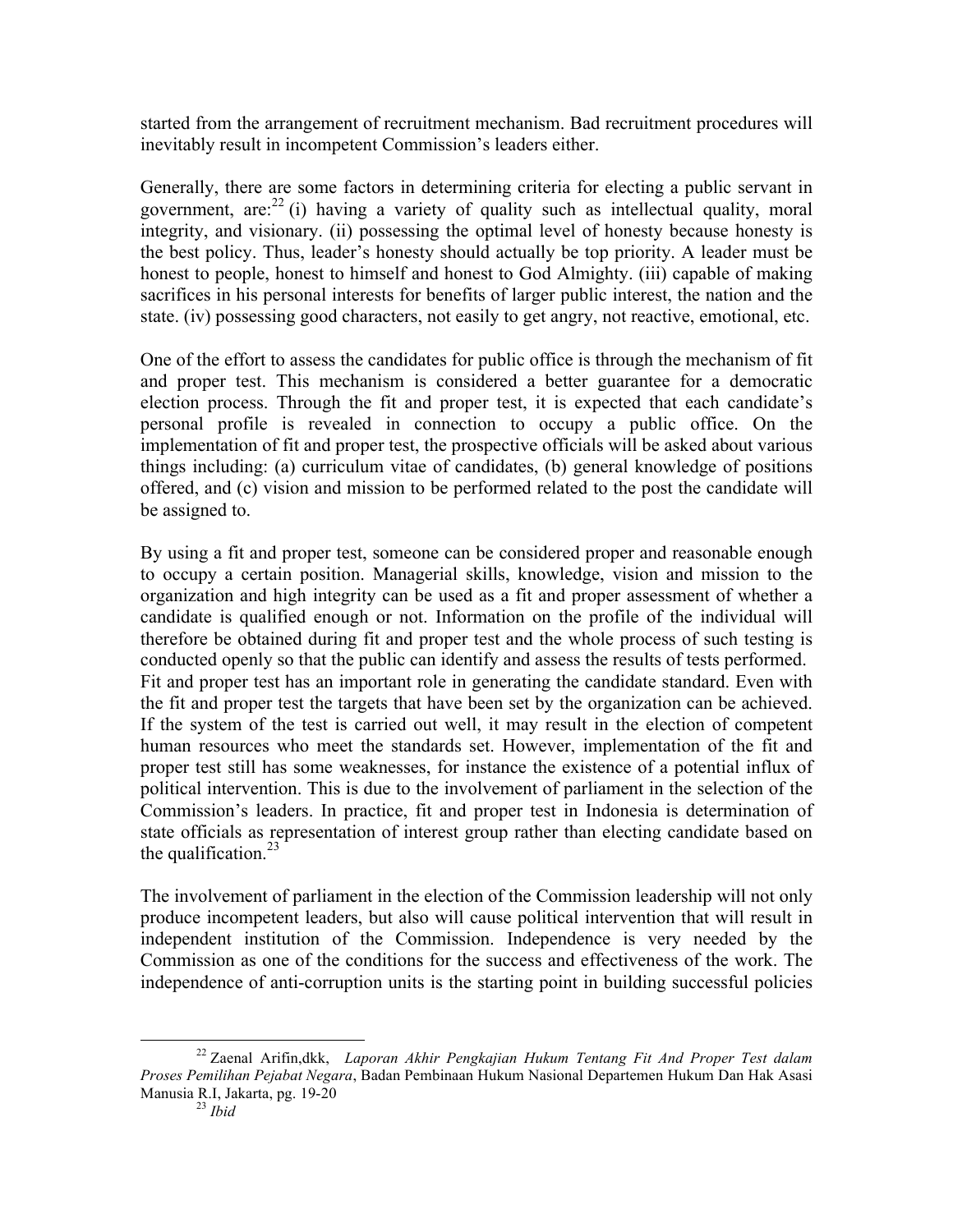for countering corruption.<sup>24</sup> The independence of a specialized anti-corruption institution is considered to be a fundamental requirement for the proper and affective exercise of its function. This consensus is reflected in all major international legal instruments. Reason why the independence criterion rank so high on the anti-corruption agenda are closely linked with the nature of corruption. Corruption in many respects equals abuse of power.<sup>25</sup>

One of the indicators that can be used to measure the independence of the Commission is variable recruitment patterns of the institutional leaders. Is the recruitment pattern created open space or actually close any chances of power intervention in the duties and authority of the state institutions? If the recruitment pattern set turns out to open space for intervention, the independence will be polluted, and in turn the ideals of the Commission formation will never be achieved or is difficult to achieve. Therefore, the idea of dissociate the recruitment process led independent state commission whose job is related to law enforcement and the judiciary from power of political interest should be supported in many ways. However, political interests will always try to influence the process of law enforcement in any way. $^{26}$ 

Based on the provisions of Article 30 of Commission Law, the Commission's recruitment process is conducted through the following steps: (a) selection is made by the Selection Committee formed by the government consisting of society elements and government; (b) the selection committee will determine names of candidates of leaders to the president in doubled number from the positions needed; (c) the president gives the names of candidates for the Commission's chairmen to parliament; (d) The House votes and determines the candidates of the Commission's chairmen and the arrangement of its chairman and vice chairman of the Commission; (E) parliament delivers the elected candidate to the president; and (f) the president determines and assigns the elected candidates as leaders of the Commission.

Article 30 paragraph (2) and (3) of the Commission Law as the legal foundation of the government in forming the Selection Committee states that members of the Selection Committee are composed of representatives of the government and society. Thus, the Selection Committee has involved people as "the owner of sovereignty" as a manifestation of Article 1 (2) of the 1945 Constitution. In addition, the Selection Committee also invites the involvement of NGOs and other civil society communities to be involved in providing input and overseeing the process of recruitment conducted by the Selection Committee. That is why there is a track record of data, background happenings and other information from the prospective Commission given by NGOs and civil society groups through the process of previous investigation and study. Based on this, parliament should no longer need to make the selection of candidates for the chairmen that have been proposed by the selection committee, but the House just need to

<sup>&</sup>lt;sup>24</sup> Rositsa Dzhekova, et,. All., Countering Police Corruption: European Perspectives, Center for the Study of Democracy, 2013, pg. 13<br><sup>25</sup> OECD, Specialised Anti-Corruption Institutions; Review of Models: Second Edition, OECD

Publishing, 2008, pg. 24 <sup>26</sup> Constitutional Court Decision of Indonesia Number 6 PUU-XII-2014, pg. 31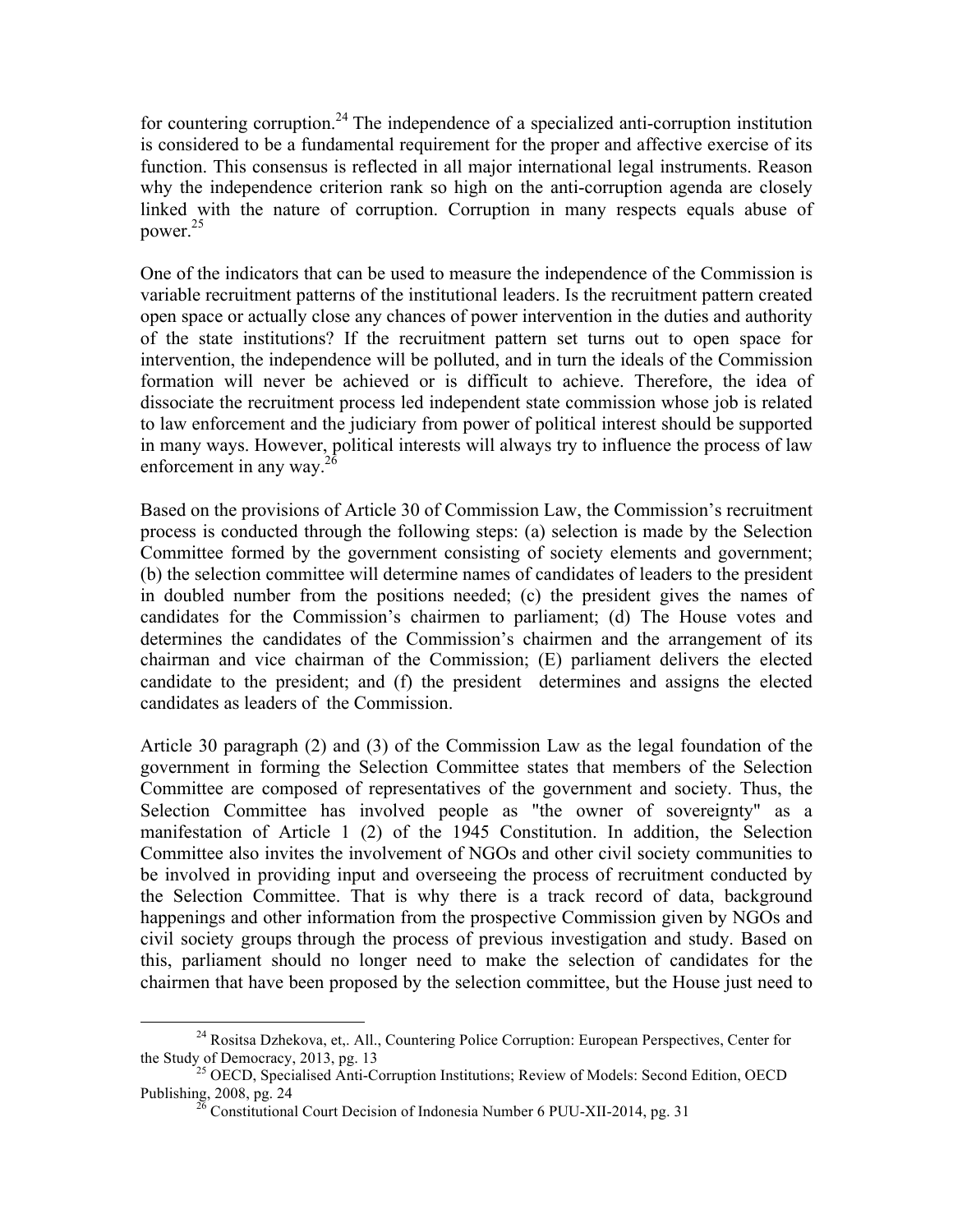approve it. Moreover, the facts show that the existing selection process by the parliament is only a technical selection followed by a "potential conflict of interest" and "political intervention".

Now the number of positions filled by the election by the House continue to multiply. Each Act or Law that introduced the establishment of new state institutions or commissions is always associated with the authority of parliament to make a selection of the commissioners or members. Parliament's involvement in the recruitment of public officials is actually just a variant course of the oversight function of the parliament as stipulated in the 1945 Constitution. In the United States, for example, it is associated with the right to confirm the appointment of certain public officials by president (right to confirm) as part of the political oversight function of the governmental process. However, in Indonesia, the term "right to confirm" tends to deviate on the function from a political nature to a very technical one. In practice, "the right to confirm" has evolved into "the right to elect," and more technically rise to "right to select" and even "right to test". The negative impacts are certainly more numerous and widespread. Productivity of legislative program continues to decline, both in quantity and quality. The political sense in the recruitment of technical officials has also become increasingly inevitable and later affects the performance of state institutions. <sup>27</sup> In this case, role of the president and the parliament should be limited, so that the space intervention in the process of filling existing positions can be reduced as minimum as possible. At the same time, the recruitment pattern by involving non-partisan and professional figures is opened more widely.

The reason of parliament involvement in the selection of the Commission's leaders is usually intended to establish a mechanism of checks and balances. In the constitutional law theory, the mechanism of checks and balances is the relationship between agencies that are in a similar position. For example, if the Commission's leaders' candidates are selected by the government or the President, by reason of checks and balances, the government authorities should get checks or reassessment from the parliament. But when the president no longer has a role in the selection process, it is also the same reason for the Parliament not to choose for checks and balance reason. the parliament will no longer have the authority to choose, but simply to approve or disapprove. At the same time, they only need to pick through the selection process, including fit and proper test that is fully submitted to the selection committee (consisting of professional groups and community representatives). The process will narrow the space for political intervention that could threaten the independence of state commission.

The Commission's leaders must be people who are free from certain political interests because they will carry out law enforcement duties in which members of parliament are also parts of the people who are likely to be prosecuted by the Commission. On this basis, the authority of the House of Representatives to choose and assign chairmen of the Commission shall be limited to only a mere grant approval.

<sup>27</sup> Jimly Asshiddiqie, *Liberalisasi Sistem Pengisian Jabatan Publik*, makalah, Disampaikan dalam rangka Konferensi Hukum Tata Negara ke-2, di UNAND, Padang, September 2015, pg. 9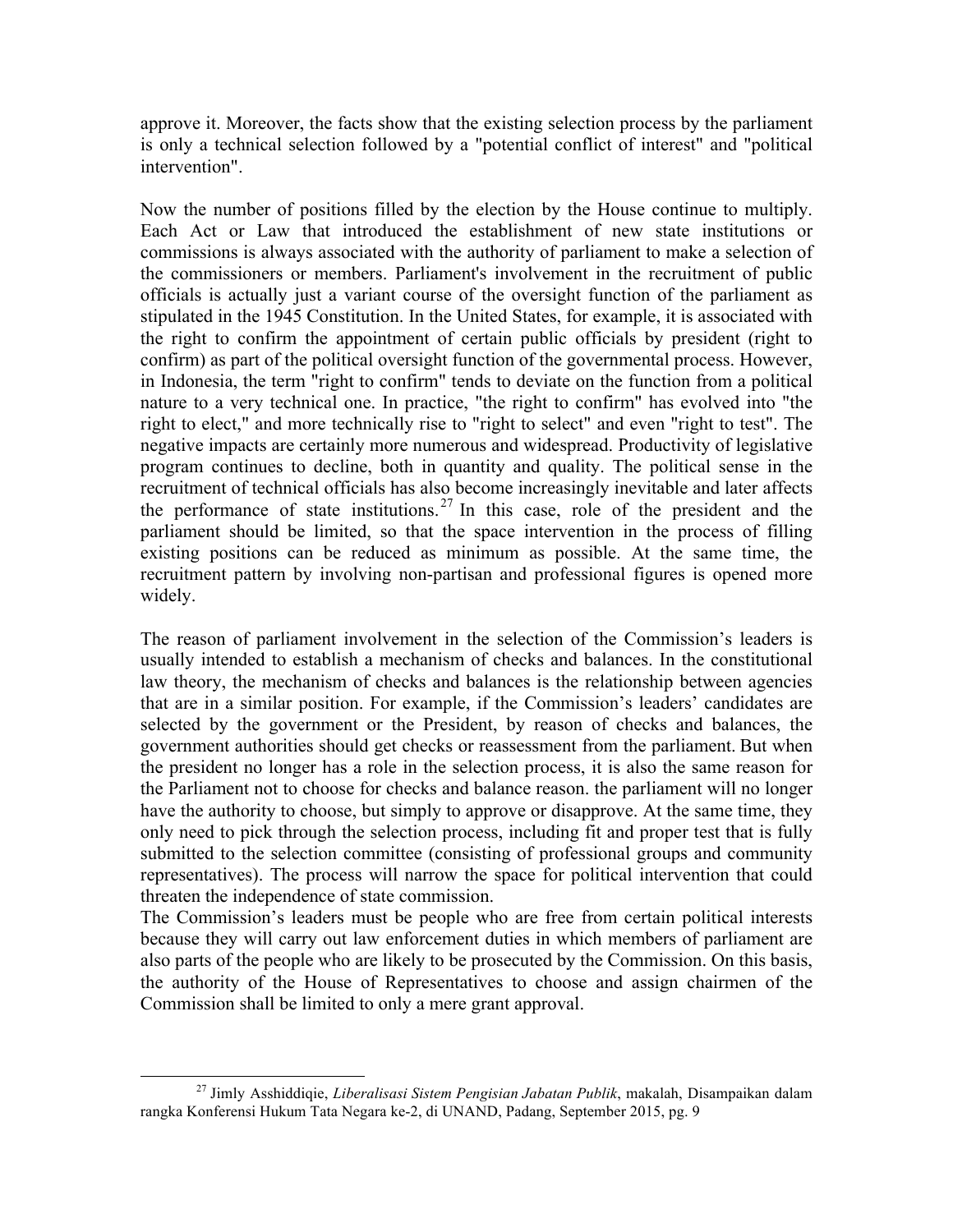## **E. Conclusion**

Independence is really needed by the Commission. Some studies suggest that the success and effectiveness of anti-corruption institutions need independence. The independence of a specialized anti-corruption institution is considered to be a fundamental requirement for the proper and affective exercise of its function. This consensus is reflected in all major international legal instruments. Reason why the independence criterion rank so high on the anti-corruption agenda are closely linked with the nature of corruption. Corruption in many respects equals abuse of power. So, the independence of anti-corruption units is the starting point in building successful policies for countering corruption

I urge redesign of the chairman's selection mechanism. The change is mainly focused on the involvement of the parliament in the process. As what has happened in several countries, the representatives only possess rights to agree but they don't have rights to select as well as rights to retest the candidate of public officials including the Commission's commissionaire/chairman.

Actually, the parliament's involvement on public officer selection through the authority of right to confirm does not only take place in Indonesia. It is also possessed by parliaments at almost all countries. In the constitutional law theory, it is called the principle of checks and balances. However, parliament's authority in some countries except in Indonesia - is only to give approval (right to confirm), not to do selection (right to select) or even to conduct testing (right to test) as what happens in Indonesia

However, in Indonesia, the term "right to confirm" tends to deviate on the function from a political nature to a very technical one. In practice, "the right to confirm" has evolved into "the right to elect," and more technically rise to "right to select" and even "right to test". The negative impacts are certainly more numerous and widespread. Productivity of legislative program continues to decline, both in quantity and quality. The political sense in the recruitment of technical officials has also become increasingly inevitable and later affects the performance of state institutions.

The parliament involvement in selecting public officials has caused recruitment process is full of corruptive practices and intervention of political interest. It means that the election of state officials is no longer based on the capability and integrity. What means a lot is how much money that can be offered to parliament members or at least how far the candidates are willing to compromise with the parliament political interests. As a consequence, many state institutions in Indonesia whose chairmen are elected by the parliament experience public confidence crisis due to unaccountable and subjective recruitment process. The further effects of this phenomenon is the decline of some state institutions' performance because the lack of competence from the in-charge public officials. This really endanger democratization process that is developing in Indonesia.

Suggestions for redesigning of the Commission's Chairman recruitment to strengthen its existence in Indonesia; (a) The president forms selection committee consisting of government and society elements who have integrity and competence in their own fields.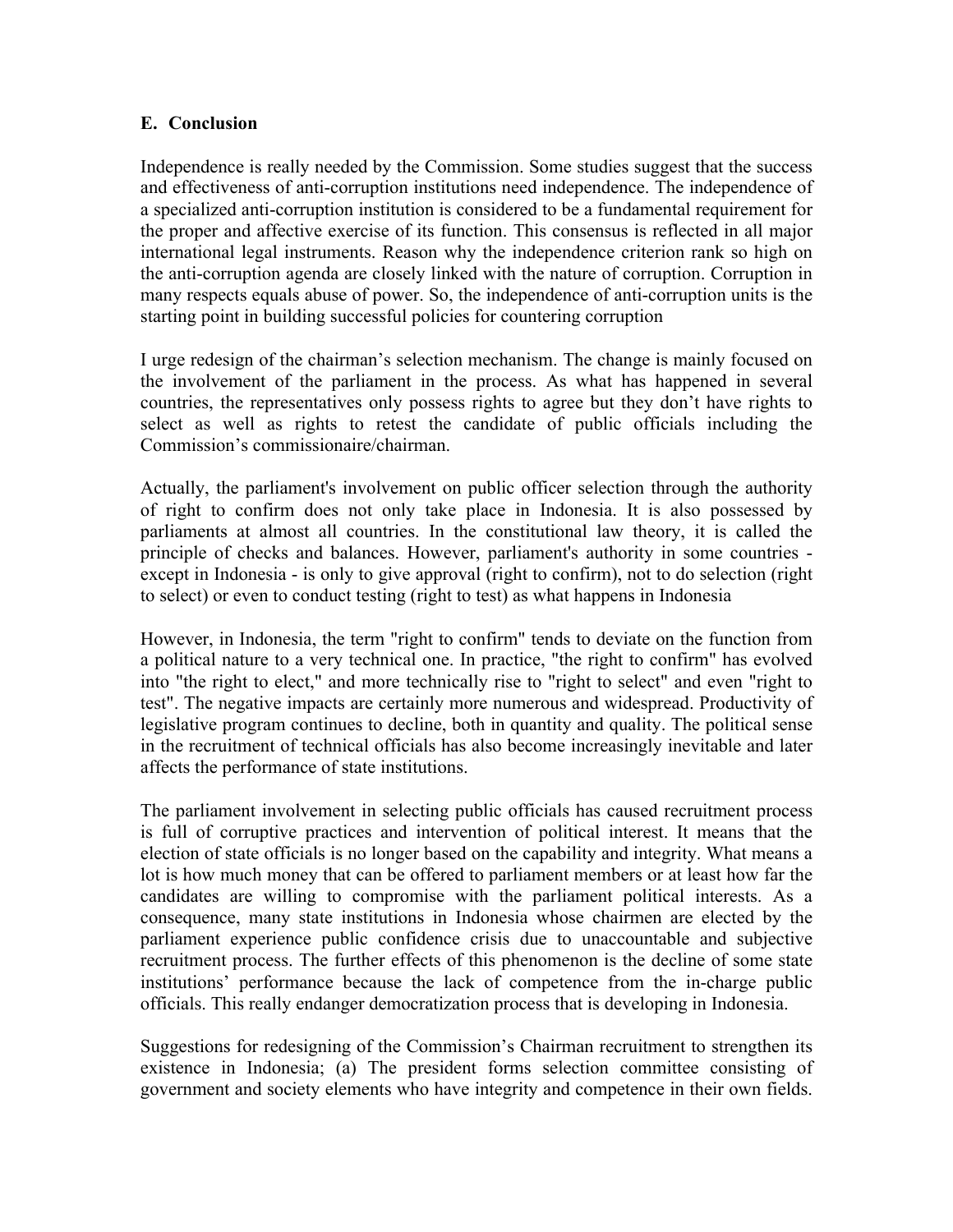The committee is then instructed to conduct selection process on Indonesian citizen registering as candidate of the Commission's chairman; (b) The committee carries out selection process including administrative and competence tests from the candidates and also conducts track record research to find out the integrity of the candidates; (c) The selection committee submits names of candidates who have passed all administrative, competence, and integrity tests to the president; (d) The president hands the names to the parliament; (f) The parliament gives approval on the names of the candidates.

In giving the approval, the parliament does not need to conduct competence test again and only need to recheck the selection process carried out by the selection committee whether it runs fairly or not. Furthermore, the parliament may give opportunity to the public to bring in some suggestions and inputs. If the surveillance result from the parliament on the selection committee performance matches with the existing regulation and the selection is done fairly, then the parliament may directly give approval on the entire candidates submitted by the president to further be decided as the Commission's chairmen. However, if the parliament finds out that the selections process is not conducted fairly and/or there is some objection and complaints from the public, that the candidates selected by the committee have questionable track record, the parliament may deny giving approval to one candidate.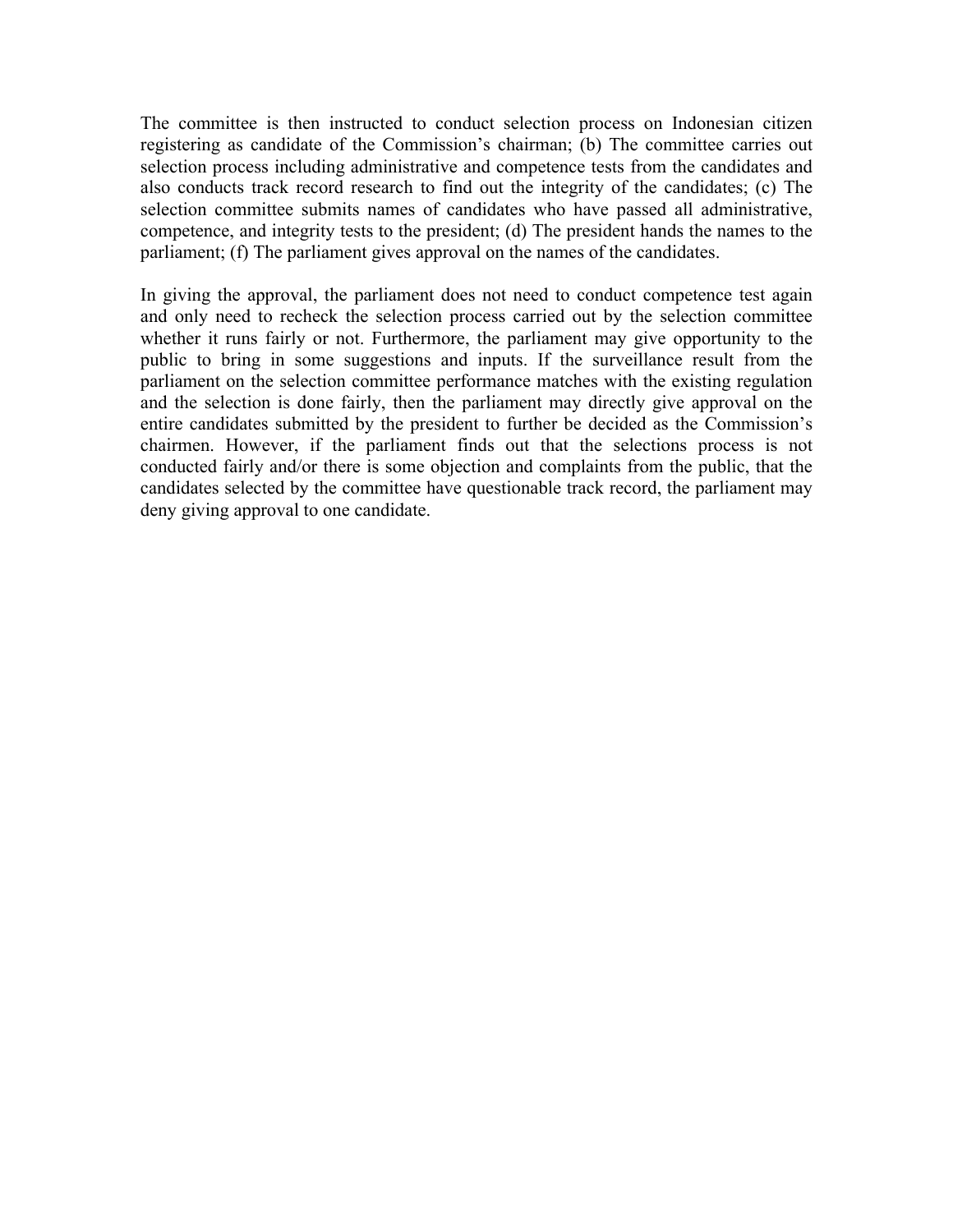#### **Referrences**

Hamdan Zoelva, *Tinjauan Konstitusional Penataan Lembaga Non-Struktural di Indonesia*, Jurnal Negarawan, Sekretariat Negara RI, November 2010.

Jeremy Pope, *Strategi Memberantas Korupsi: Elemen Sistem Integritas Nasional*, Jakarta, Yayasan Obor Indonesia, 2003.

Jimly Asshiddiqie, *Liberalisasi Sistem Pengisian Jabatan Publik*, makalah, Disampaikan dalam rangka Konferensi Hukum Tata Negara ke-2, di UNAND, Padang, September 2015.

\_\_\_\_\_\_\_\_\_\_\_\_\_\_\_, Beberapa Catatan Tentang Lembaga-Lembaga Khusus dalam Penyelenggaraan Pemerintahan Negara, Seminar Nasional Lembaga-Lembaga Non Struktural, Kementerian Pertahanan, Maret 2011.

\_\_\_\_\_\_\_\_\_\_\_\_\_\_\_, *Lembaga-Lembaga Negara, Organ Konstitusional Menurut UUD 1945*, http://www.jimly.com/makalah/namafile/50/ORGAN-ORGAN\_KONSTITUSI.doc.

\_\_\_\_\_\_\_\_\_\_\_\_\_\_\_, Struktur Ketatanegaraan Indonesia Setelah Perubahan Keempat UUD Tahun 1945, makalah Seminar Pembangunan Hukum Nasional VIII, Denpasar 14-18 Juli 2003

John S.T. Quah, *Defying Institutional Failure: Learning from The Experiences of Anticorruption Agencies in Four Asian Countries*, Crime Law Social Change, 2010.

John R. Helbrunn, *Anticorruption Commission: Panacea or Real Medicine to Fight Corruption?* Word Bank Institute, Washington, The Word Bank, 2004

Michael R. Asimow, *Administrative Law,* West Academic, 2002

OECD, *Specialised Anti-Corruption Institutions; Review of Models*: Second Edition, OECD Publishing, 2008

Rositsa Dzhekova, et all., *Countering Police Corruption: European Perspectives*, Center for the Study of Democracy, 2013

William F. Fox Jr, *Understanding Administrative Law*, Lexis Publishing, 2000

William F. Funk and Richard H. Seamon, *Administrative Law: Examples & Explanations*, 2001

Peter L. Strauss*, The Place of Agencies in Government: Separation of Powers and Fourth Branch,* Columbia Law Review, 1984